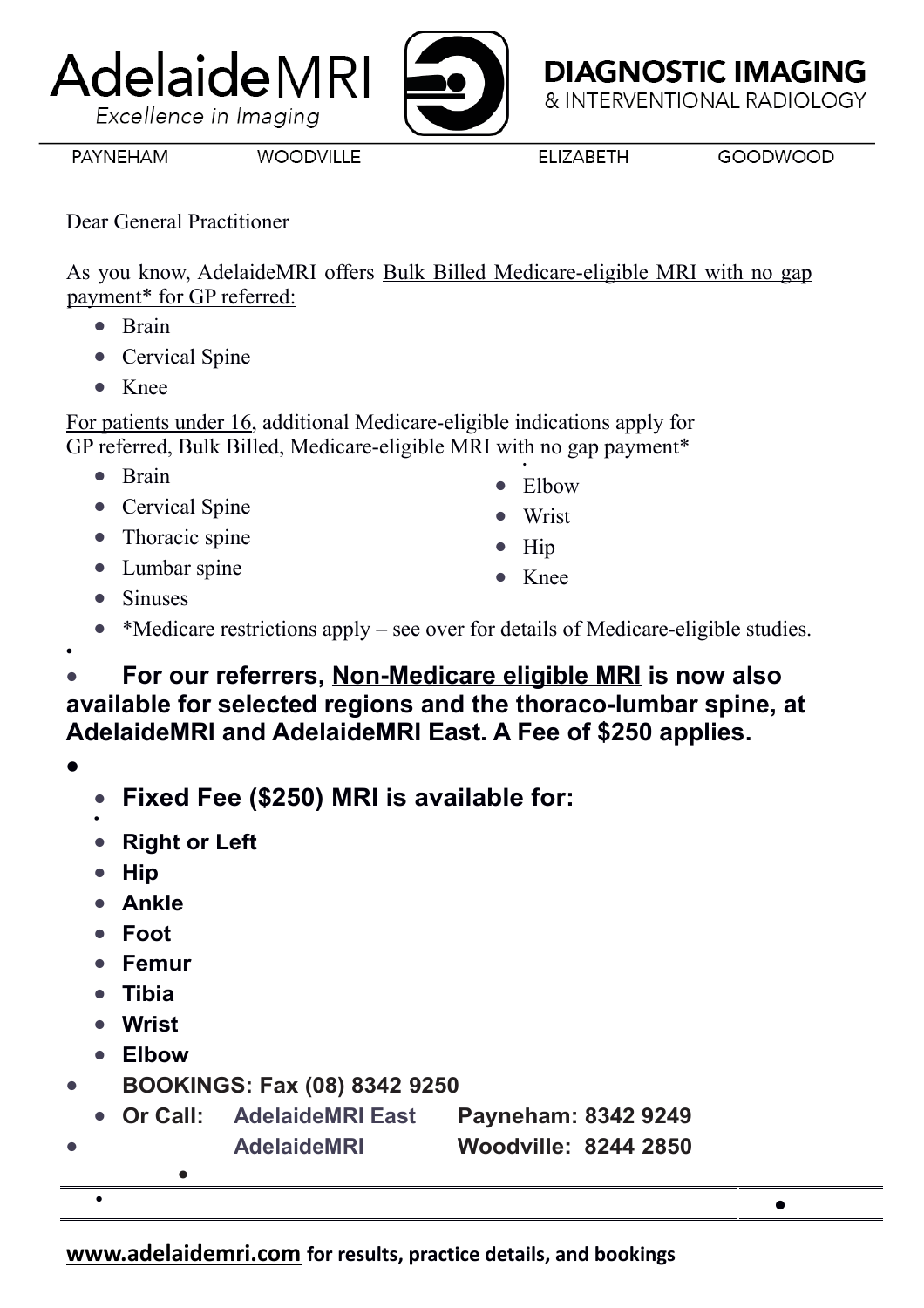| • GP REFERRED MRI - INDICATIONS FOR BULK BILLING – Circle the relevant |  |
|------------------------------------------------------------------------|--|
| indications                                                            |  |

|  | HEAD (Adult)                                                                      |                        |                                                                                            | <b>HEAD (Under 16 only)</b>                                                                                                |
|--|-----------------------------------------------------------------------------------|------------------------|--------------------------------------------------------------------------------------------|----------------------------------------------------------------------------------------------------------------------------|
|  |                                                                                   | Unexplained seizure(s) |                                                                                            | Unexplained seizure(s)                                                                                                     |
|  | Unexplained chronic headaches<br>with suspected intracranial pathology            |                        | Unexplained chronic headaches                                                              |                                                                                                                            |
|  |                                                                                   |                        | Paranasal sinus pathology not responding to conservative<br>therapy                        |                                                                                                                            |
|  |                                                                                   |                        |                                                                                            |                                                                                                                            |
|  | <b>CERVICAL SPINE (Adult)</b>                                                     |                        |                                                                                            | CERVICAL/THORACIC/LUMBAR SPINE (Under 16 only)                                                                             |
|  |                                                                                   | Cervical spine trauma  |                                                                                            | Significant trauma                                                                                                         |
|  |                                                                                   | Cervical radiculopathy |                                                                                            | Unexplained<br>neck<br>back<br>with<br>or<br>pain<br>associated<br>neurological signs                                      |
|  |                                                                                   |                        | Unexplained back pain where significant pathology is<br>suspected                          |                                                                                                                            |
|  | <b>KNEE</b> (Adult)                                                               |                        |                                                                                            | ELBOW/WRIST (Under 16 only)                                                                                                |
|  | Inability to extend the knee suggesting the<br>possibility of acute meniscal tear |                        |                                                                                            | Scan of elbow following radiographic examination where a<br>significant fracture or avulsion injury is suspected that will |
|  | Clinical findings suggesting acute anterior<br>cruciate ligament tear             |                        | change management                                                                          |                                                                                                                            |
|  |                                                                                   |                        | Scan of wrist following radiographic examination where a<br>scaphoid fracture is suspected |                                                                                                                            |
|  | KNEE (Under 16 only)                                                              |                        |                                                                                            |                                                                                                                            |
|  | Following radiographic examination for<br>internal joint derangement              |                        | HIP (Under 16 only)                                                                        |                                                                                                                            |
|  |                                                                                   |                        | Suspected septic arthritis; Slipped capital femoral epiphysis                              |                                                                                                                            |
|  |                                                                                   |                        |                                                                                            | Suspected Perthes' disease                                                                                                 |
|  |                                                                                   |                        |                                                                                            |                                                                                                                            |

## **• APPOINTMENT TIME AND DATE:**

- **PATIENT PREPARATION***: (Continue all medication as per your doctor's instructions)*
	- *MRI Preparation: Preparation and Safety Check must be confirmed by our staff at time of booking your appointment.*

## **IMAGING EQUIPMENT**

 $\bullet$ 

 $\bullet$ 



## **OUR LOCATIONS**

 $\bullet$ 

**[www.adelaidemri.com](http://www.adelaidemri.com/) for results, practice details, and bookings**